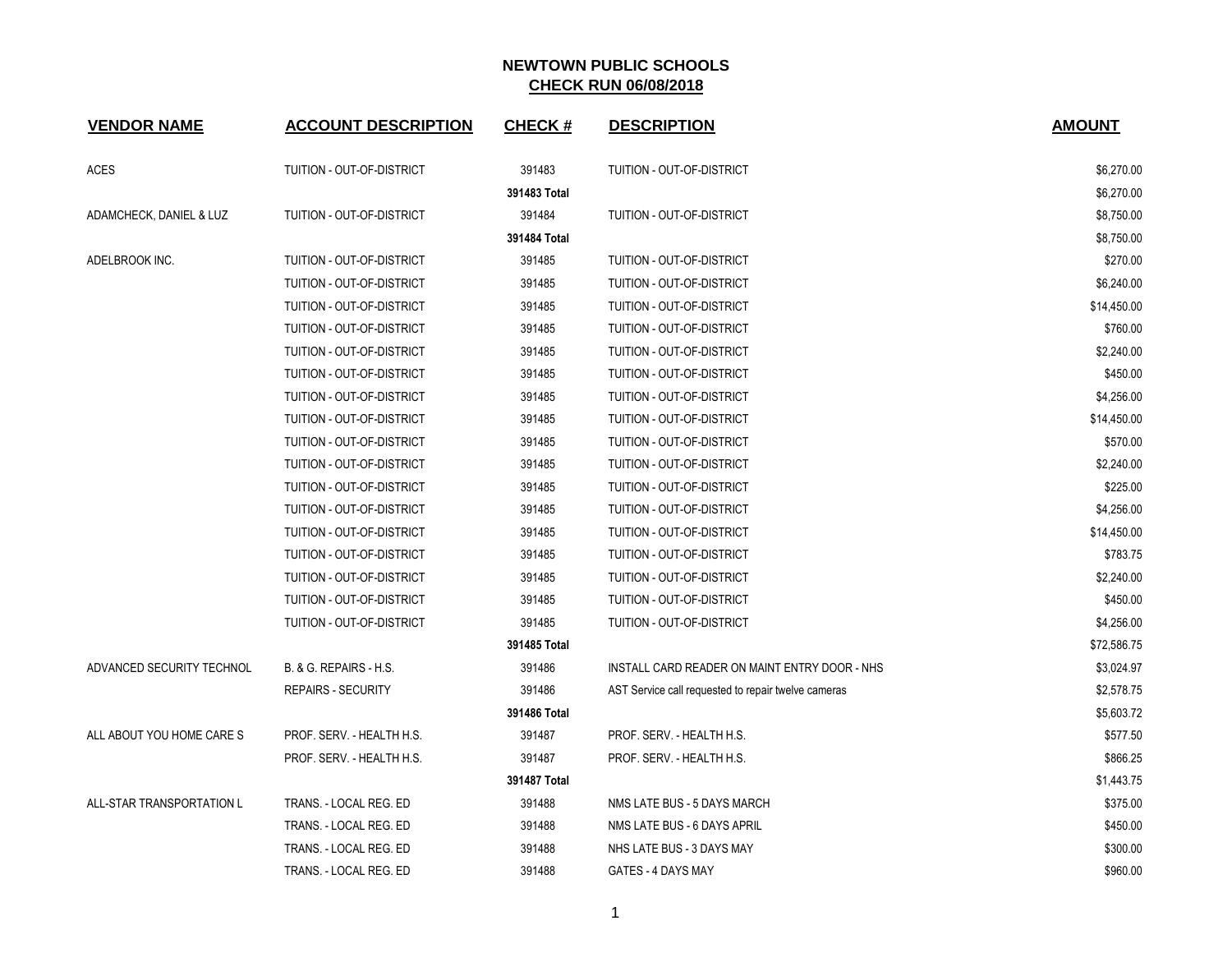| <b>VENDOR NAME</b>        | <b>ACCOUNT DESCRIPTION</b>     | <b>CHECK#</b> | <b>DESCRIPTION</b>                                                                | <b>AMOUNT</b> |
|---------------------------|--------------------------------|---------------|-----------------------------------------------------------------------------------|---------------|
| ALL-STAR TRANSPORTATION L | TRANS. - LOCAL REG. ED         | 391488        | TAP - 17 DAYS MAY                                                                 | \$5,100.00    |
|                           | TRANS. - MAGNET SCH.           | 391488        | MAGNET EXTRA BUS - 2 DAYS                                                         | \$180.00      |
|                           | TRANS. - LOCAL SPECIAL ED      | 391488        | SPED PRE-K - MAY                                                                  | \$4,500.00    |
|                           | TRANS. - LOCAL SPECIAL ED      | 391488        | <b>LSPED MONITORS</b>                                                             | \$11,685.00   |
|                           |                                | 391488 Total  |                                                                                   | \$23,550.00   |
| ALTUS POWER FUNDS, LLC SE | ELECTRICITY - M.S.             | 391489        | NMS SOLAR - MAY 22,053 KW                                                         | \$1,618.69    |
|                           |                                | 391489 Total  |                                                                                   | \$1,618.69    |
| AMAZON (12)               | INSTR. SUPPLIES - CLASSROOM    | 391490        | For purchase of classroom supplies throughout the school year.                    | \$119.81      |
|                           | INSTR. SUPPLIES - CLASSROOM    | 391490        | For purchase of classroom supplies throughout the school year.                    | \$190.24      |
|                           | INSTR. SUPPLIES - CLASSROOM    | 391490        | Items through end of year.                                                        | \$176.56      |
|                           | INSTR. SUPPLIES - CLASSROOM    | 391490        | Items through end of year.                                                        | \$38.00       |
|                           | <b>TEXTBOOKS - ENGLISH</b>     | 391490        | Books for classroom use                                                           | \$50.17       |
|                           | OFF. SUPPLIES - ADMIN.         | 391490        | Stand up desk for Greenfield.                                                     | \$199.99      |
|                           | CONTRACTED SERV. - CLASSRM     | 391490        | Gift cards for end of year, staff, pta etc                                        | \$150.00      |
|                           | INSTR. SUPPLIES - CLASSROOM    | 391490        | Alpha Better stand up desks for student use in classrooms.                        | \$1.305.70    |
|                           |                                | 391490 Total  |                                                                                   | \$2,230.47    |
| AMAZON (9)                | INSTR. SUPPLIES - ART          | 391491        | The Book of Symbols: Reflections On Archetypal Images                             | \$30.96       |
|                           | INSTR. SUPPLIES - SCIENCE      | 391491        | Gift Wrap for Science Book Awards                                                 | \$24.98       |
|                           | INSTR. SUPPLIES - SOC. STUDIES | 391491        | The Psychology Book: From Shamanism to Cutting-Edge Neuroscience, 250 Milestones  | \$47.64       |
|                           | INSTR. SUPPLIES - WORLD LANG.  | 391491        | World Language supplies: 2 boxes Avery report covers                              | \$73.41       |
|                           | INSTR. SUPPLIES - GUIDANCE     | 391491        | GLITTERS FOR COUNSELOR WORKSHOP                                                   | \$66.00       |
|                           | INSTR. SUPPLIES - SOC. STUDIES | 391491        | Social Studies Department supplies: (2) external DVD drives and Mandela           | \$59.91       |
|                           | INSTR. SUPPLIES - WORLD LANG.  | 391491        | WL Dept supplies: Wrapping paper and ribbon for end-of-year awards.               | \$32.47       |
|                           | <b>INSTR. SUPPLIES - MATH</b>  | 391491        | Six copies of The Art of Problem Solving (books for the students receiving a math | \$258.00      |
|                           | <b>INSTR. SUPPLIES - MATH</b>  | 391491        | Wrapping paper.                                                                   | \$13.99       |
|                           | INSTR. SUPPLIES - MATH         | 391491        | <b>SHIPPING</b>                                                                   | \$0.89        |
|                           | INSTR. SUPPLIES - T.A.P./FLEX  | 391491        | <b>BOOKS AND STICKERS</b>                                                         | \$42.33       |
|                           | INSTR. SUPPLIES - WORLD LANG.  | 391491        | Miscellaneous gifts for Senior and World Language Department Awards.              | \$66.69       |
|                           |                                | 391491 Total  |                                                                                   | \$717.27      |
| <b>ANTHEM LIFE</b>        | P/R - VOLUNTARY LIFE INS.      | 391492        | LIFE JUNE 23018                                                                   | \$1,626.05    |
|                           | P/R - VOLUNTARY LTD INS.       | 391492        | LTD JUNE 2018                                                                     | \$3,631.68    |
|                           |                                | 391492 Total  |                                                                                   | \$5,257.73    |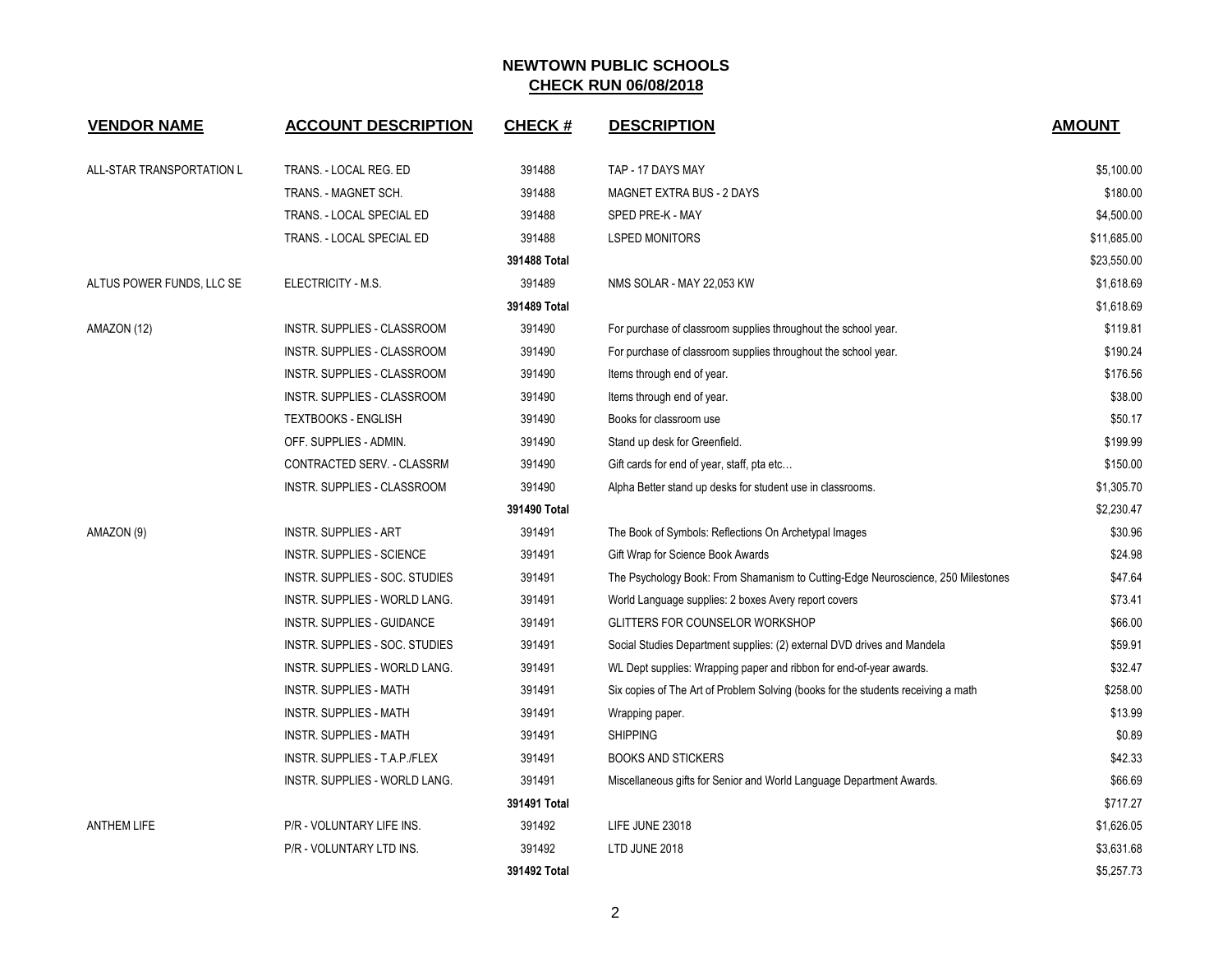| <b>VENDOR NAME</b>               | <b>ACCOUNT DESCRIPTION</b>          | <b>CHECK#</b> | <b>DESCRIPTION</b>                          |                                                                            | <b>AMOUNT</b> |
|----------------------------------|-------------------------------------|---------------|---------------------------------------------|----------------------------------------------------------------------------|---------------|
| AQUARION WATER COMPANY OF        | WATER - M.G.                        | 391493        | <b>MG FIRE LINE</b>                         |                                                                            | \$200.44      |
|                                  | WATER - H.S.                        | 391493        | NHS IRRIGATION - 475 TH GL                  |                                                                            | \$3,044.91    |
|                                  |                                     | 391493 Total  |                                             |                                                                            | \$3,245.35    |
| ASSOCIATED REFUSE HAULERS        | <b>REFUSE REMOVAL</b>               | 391494        | EXTRA DUMPSTER PICKUP - NMS                 |                                                                            | \$262.00      |
|                                  |                                     | 391494 Total  |                                             |                                                                            | \$262.00      |
| AWARD EMBLEM MFG. CO             | CONTRACTED SERV. - CLASSRM          | 391495        |                                             | Item #862, Outstanding Student Pin with #5 Date Guard attached (2017/2018) | \$202.80      |
|                                  | CONTRACTED SERV. - CLASSRM          | 391495        |                                             | Item #415 Leadership Pins with #5 Date Guard attached (2017/2018)          | \$15.60       |
|                                  | CONTRACTED SERV. - CLASSRM          | 391495        | Ship charge                                 |                                                                            | \$32.76       |
|                                  |                                     | 391495 Total  |                                             |                                                                            | \$251.16      |
| BERKHIN, CHANTALINE              | TUTORS - HOMEBOUND                  | 391496        | <b>TUTORS - HOMEBOUND</b>                   |                                                                            | \$665.00      |
|                                  |                                     | 391496 Total  |                                             |                                                                            | \$665.00      |
| BIENKOWSKI, RONALD J             | STAFF TRAIN. - BUS. SERV.           | 391497        | CASBO CONFERENCE 5/30 - 6/1                 |                                                                            | \$365.70      |
|                                  |                                     | 391497 Total  |                                             |                                                                            | \$365.70      |
| <b>BLICK ART MATERIALS</b>       | <b>INSTR. SUPPLIES - ART</b>        | 391498        | 18x24 Black Tru-Ray                         | Item #D11406-2009                                                          | \$20.55       |
|                                  | <b>INSTR. SUPPLIES - ART</b>        | 391498        | <b>Black Ultra Fine Sharpies</b>            | Item #D21315-2003                                                          | \$16.08       |
|                                  | <b>INSTR. SUPPLIES - ART</b>        | 391498        | <b>Black Fine Point Sharpies</b>            | Item #D21316-2001                                                          | \$20.88       |
|                                  | <b>INSTR. SUPPLIES - ART</b>        | 391498        | 16 color oil pastel set                     | Item #D20066-1016                                                          | \$18.80       |
|                                  |                                     | 391498 Total  |                                             |                                                                            | \$76.31       |
| BRAND, JOAN L.                   | <b>TUTORS - HOMEBOUND</b>           | 391499        | <b>TUTORS - HOMEBOUND</b>                   |                                                                            | \$285.00      |
|                                  |                                     | 391499 Total  |                                             |                                                                            | \$285.00      |
| <b>BUTCHER'S BEST MARKET LLC</b> | <b>INSTR. SUPPLIES - CLASSROOM</b>  | 391500        | Para Luncheon Invoice # 217207              |                                                                            | \$256.50      |
|                                  |                                     | 391500 Total  |                                             |                                                                            | \$256.50      |
| BYRNE, SABRINA                   | STAFF TRAVEL - CLASSROOM            | 391501        | FIELD TRAVEL FOR THE MONTH OF MAY           |                                                                            | \$26.65       |
|                                  |                                     | 391501 Total  |                                             |                                                                            | \$26.65       |
| CAPPELLI, GINI                   | STAFF TRAIN. - CLASSROOM            | 391502        | <b>TEACHER SUPPLIES</b>                     |                                                                            | \$75.00       |
|                                  |                                     | 391502 Total  |                                             |                                                                            | \$75.00       |
| CAREY WIPER & SUPPLY CO.         | <b>B&amp;G SUPPLIES - CUSTODIAL</b> | 391503        | ALL AMERICAN PREMIER WIPERS - CUST SUPPLIES |                                                                            | \$541.60      |
|                                  |                                     | 391503 Total  |                                             |                                                                            | \$541.60      |
| CATANESE, JUDITH                 | <b>INSTR. SUPPLIES - SCIENCE</b>    | 391504        | MISC. SCIENCE SUPPLIES                      |                                                                            | \$45.81       |
|                                  |                                     | 391504 Total  |                                             |                                                                            | \$45.81       |
| <b>CCSN</b>                      | PROF. SERV. - PSYCH/MED. EVAL.      | 391505        | PROF. SERV. - PSYCH/MED. EVAL.              |                                                                            | \$2,000.00    |
|                                  |                                     | 391505 Total  |                                             |                                                                            | \$2,000.00    |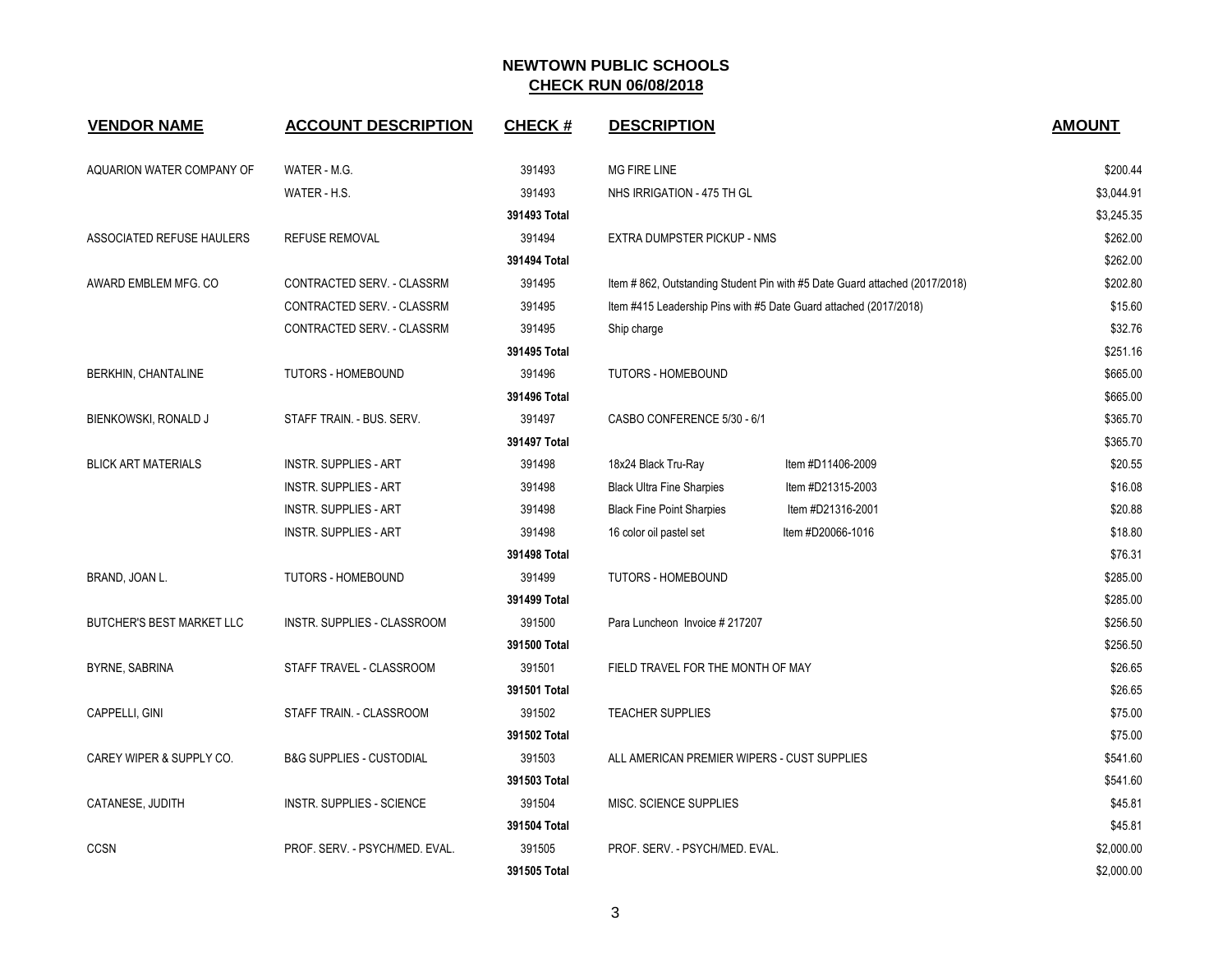| <b>VENDOR NAME</b>                   | <b>ACCOUNT DESCRIPTION</b>          | <b>CHECK#</b> | <b>DESCRIPTION</b>                                                              | <b>AMOUNT</b> |
|--------------------------------------|-------------------------------------|---------------|---------------------------------------------------------------------------------|---------------|
| <b>CED</b>                           | STAFF TRAIN. - B&G ADMIN.           | 391506        | 2018 ENERGY CONSERVATION ELECT CODE BOOK                                        | \$79.95       |
|                                      |                                     | 391506 Total  |                                                                                 | \$79.95       |
| CHILDREN'S PLUS, INC.                | <b>SUPPLIES - LIBRARY</b>           | 391507        | FOR ALA ANNUAL AWARD Winner Book, Titles announced in January, 2018.            | \$498.34      |
|                                      | SUPPLIES - LIBRARY                  | 391507        | FOR 2019 NUTMEG CHILDREN'S BOOK AWARD NOMINEES, Titles announced in February, 2 | \$799.20      |
|                                      | SUPPLIES - LIBRARY                  | 391507        | List # 214437, for 2017-2018 books, for 39 Books from Children's Plus, Inc.,    | \$693.37      |
|                                      |                                     | 391507 Total  |                                                                                 | \$1,990.91    |
| <b>CLEAR CUT TREE &amp; LAWN CAR</b> | <b>EMERGENCY REPAIRS - H.</b>       | 391508        | TREE WORK DUE TO STORM DAMAGE - HAWLEY                                          | \$2,160.00    |
|                                      | <b>EMERGENCY REPAIRS - M.S.</b>     | 391508        | TREE WORK DUE TO STORM DAMAGE - NMS                                             | \$5,945.00    |
|                                      |                                     | 391508 Total  |                                                                                 | \$8,105.00    |
| COLLINS, JOSEPH                      | <b>B&amp;G SUPPLIES - CUSTODIAL</b> | 391509        | <b>CUST. SHOES</b>                                                              | \$109.00      |
|                                      |                                     | 391509 Total  |                                                                                 | \$109.00      |
| CONN CUSTOM AQUATICS LLC             | <b>B&amp;G SUPPLIES - CUSTODIAL</b> | 391510        | CHLORINE - NHS POOL                                                             | \$1,960.00    |
|                                      |                                     | 391510 Total  |                                                                                 | \$1,960.00    |
| CONNEC-TO-TALK                       | PROF. SERV. - PSYCH/MED. EVAL.      | 391511        | COVERAGE FOR BT AT HOM AND BCBA MG                                              | \$1,120.00    |
|                                      |                                     | 391511 Total  |                                                                                 | \$1,120.00    |
| CONRON, NANCY                        | STAFF TRAVEL - STAFF DEVELOP.       | 391512        | ELL SERVICES FOR APRIL                                                          | \$36.84       |
|                                      | STAFF TRAVEL - STAFF DEVELOP.       | 391512        | ELL TRAVEL FOR MAY                                                              | \$37.00       |
|                                      |                                     | 391512 Total  |                                                                                 | \$73.84       |
| COTTON, KRISTINE                     | TUTORS - HOMEBOUND                  | 391513        | <b>TUTORS - HOMEBOUND</b>                                                       | \$595.00      |
|                                      |                                     | 391513 Total  |                                                                                 | \$595.00      |
| <b>CRYSTAL ROCK</b>                  | INSTR. SUPPLIES - CLASSROOM         | 391514        | Delivery of 20 5-gallon bottles of water, per month                             | \$48.00       |
|                                      | INSTR. SUPPLIES - CLASSROOM         | 391514        | Rental of Water cooler/heater                                                   | \$3.00        |
|                                      | INSTR. SUPPLIES - CLASSROOM         | 391514        | Delivery of 20 5-gallon bottles of water, per month                             | \$51.00       |
|                                      | INSTR. SUPPLIES - CLASSROOM         | 391514        | Rental of Water cooler/heater                                                   | \$3.00        |
|                                      |                                     | 391514 Total  |                                                                                 | \$105.00      |
| DE BRANTES, NATHALIE                 | INSTR. SUPPLIES - GUIDANCE          | 391515        | <b>AWARD PLATES</b>                                                             | \$117.53      |
|                                      |                                     | 391515 Total  |                                                                                 | \$117.53      |
| DEMCO INC.                           | <b>REPAIRS - ENGLISH</b>            | 391516        | 3 WF 12143550 Black Poise High Back Chairs (replacements)                       | \$725.38      |
|                                      | <b>INSTR. SUPPLIES - ENGLISH</b>    | 391516        | Remainder of total chair cost (\$70.                                            | \$144.24      |
|                                      |                                     | 391516 Total  |                                                                                 | \$869.62      |
| DEVINE, PAUL                         | STAFF TRAVEL - B & G ADMIN.         | 391517        | TRAVEL FOR MAY                                                                  | \$109.22      |
|                                      |                                     | 391517 Total  |                                                                                 | \$109.22      |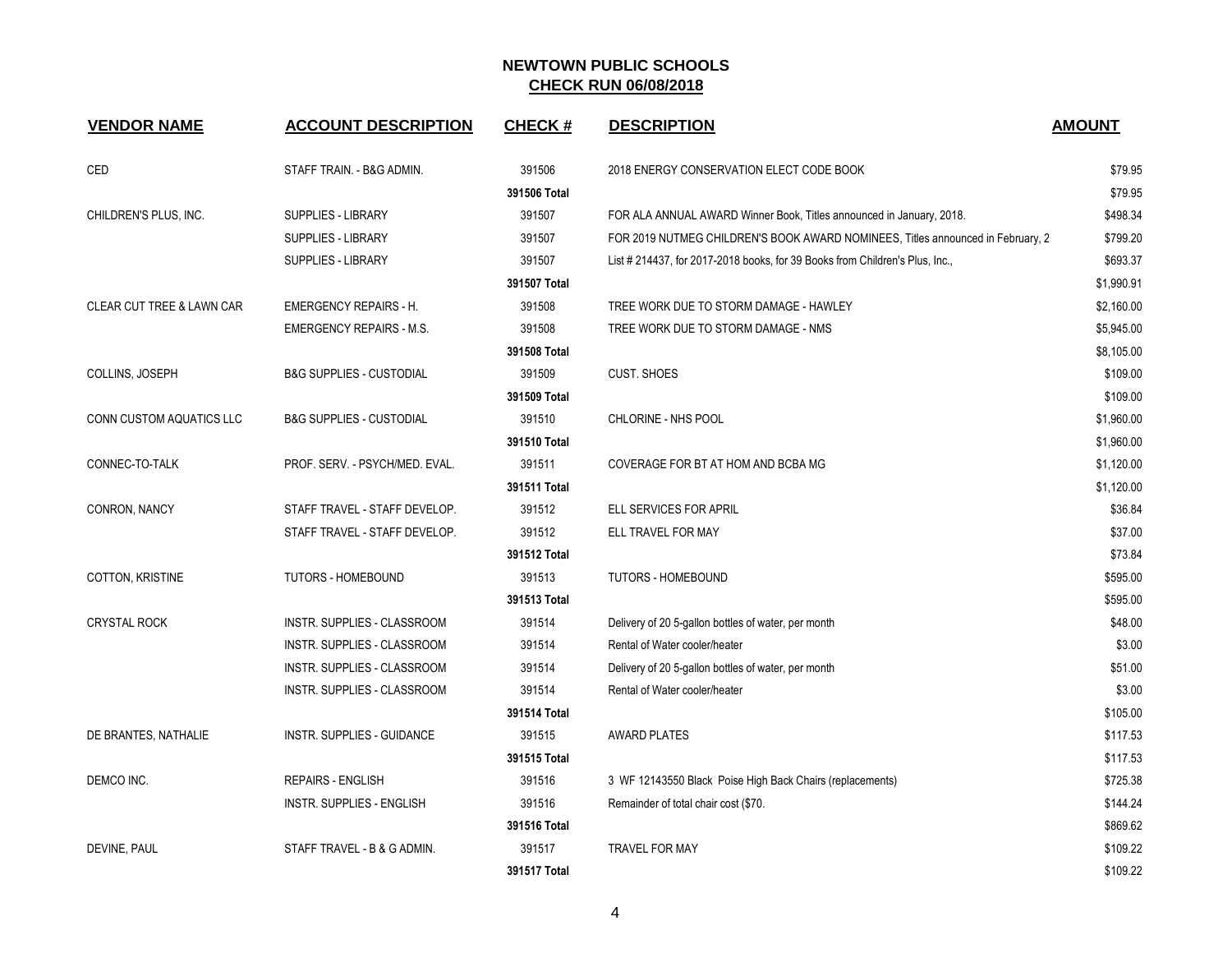| <b>VENDOR NAME</b>              | <b>ACCOUNT DESCRIPTION</b>       | <b>CHECK#</b> | <b>DESCRIPTION</b>                                              | <b>AMOUNT</b> |
|---------------------------------|----------------------------------|---------------|-----------------------------------------------------------------|---------------|
| <b>EDADVANCE</b>                | STAFF TRAIN. - STAFF DEVELOP.    | 391518        | March 21, 2018 TEAM Training with Carly Weiland-Quiros Full day | \$800.00      |
|                                 |                                  | 391518 Total  |                                                                 | \$800.00      |
| <b>EMC PUBLISHING LLC</b>       | INSTR. SUPPLIES - WORLD LANG.    | 391519        | Ecco! Uno: Student Work Kit (workbook + interactive CD)         | \$539.00      |
|                                 | INSTR. SUPPLIES - WORLD LANG.    | 391519        | Ecco! Due: Student Work Kit (workbook + interactive CD)         | \$808.50      |
|                                 | INSTR. SUPPLIES - WORLD LANG.    | 391519        | Ecco! Tre: Workbook                                             | \$734.40      |
|                                 | INSTR. SUPPLIES - WORLD LANG.    | 391519        | Shipping.                                                       | \$208.19      |
|                                 |                                  | 391519 Total  |                                                                 | \$2.290.09    |
| ERGONOMIC GROUP, INC.           | CONTRACTED SERV. - INFO. TECH.   | 391520        | CONTRACTED SERV. - INFO. TECH.                                  | \$300.00      |
|                                 |                                  | 391520 Total  |                                                                 | \$300.00      |
| <b>ESPITEE, KRISTEN</b>         | STAFF TRAVEL - PUPIL SERV.       | 391521        | PT TRAVEL APRIL & MAY                                           | \$143.39      |
|                                 |                                  | 391521 Total  |                                                                 | \$143.39      |
| EVERSOURCE (ELEC-BOE)           | ELECTRICITY - M.S.               | 391522        | NMS MAY LOT LIGHTS                                              | \$381.50      |
|                                 |                                  | 391522 Total  |                                                                 | \$381.50      |
| EVERSOURCE (GAS-BOE)            | PROPANE & NATURAL GAS - HAW.     | 391523        | HAWLEY - MAY 80 CCF                                             | \$910.13      |
|                                 | PROPANE & NATURAL GAS - S.H.     | 391523        | SHS - MAY 1,870 CCF                                             | \$2,414.93    |
|                                 | PROPANE & NATURAL GAS - M.G.     | 391523        | MG - MAY 690 CCF                                                | \$1,746.59    |
|                                 | PROPANE & NATURAL GAS - RIS.     | 391523        | RIS MAIN - MAY 4,490 CCF                                        | \$4,388.12    |
|                                 | PROPANE & NATURAL GAS - H.S.     | 391523        | NHS MAIN - MAY 7,870 CCF                                        | \$10,026.99   |
|                                 |                                  | 391523 Total  |                                                                 | \$19,486.76   |
| <b>F &amp; M ELECTRICAL SUP</b> | <b>EMERGENCY REPAIRS - M.S.</b>  | 391524        | B WING GYM LIGHTING REPAIR - NMS                                | \$231.44      |
|                                 |                                  | 391524 Total  |                                                                 | \$231.44      |
| <b>PRIVATE</b>                  | TUITION - OUT-OF-DISTRICT        | 391525        | TUITION - OUT-OF-DISTRICT                                       | \$4,000.00    |
|                                 |                                  | 391525 Total  |                                                                 | \$4,000.00    |
| FOLLETT SCHOOL SOLUTIONS        | SUPPLIES - LIBRARY               | 391526        | Book order for RIS LMC Nutmeg books.                            | \$209.04      |
|                                 |                                  | 391526 Total  |                                                                 | \$209.04      |
| <b>FREY SCIENTIFIC</b>          | <b>INSTR. SUPPLIES - SCIENCE</b> | 391527        | Roller Coaster Equipment, Item 1515959                          | \$459.90      |
|                                 | <b>INSTR. SUPPLIES - SCIENCE</b> | 391527        | Wooden car and Ramp, Item 792-1130                              | \$359.90      |
|                                 | <b>INSTR. SUPPLIES - SCIENCE</b> | 391527        | Ship charge                                                     | \$98.38       |
|                                 |                                  | 391527 Total  |                                                                 | \$918.18      |
| GASPARINE, BARBARA              | OFF. SUPPLIES - ADMIN.           | 391528        | <b>GRADE 4 LUNCHES</b>                                          | \$49.50       |
|                                 |                                  | 391528 Total  |                                                                 | \$49.50       |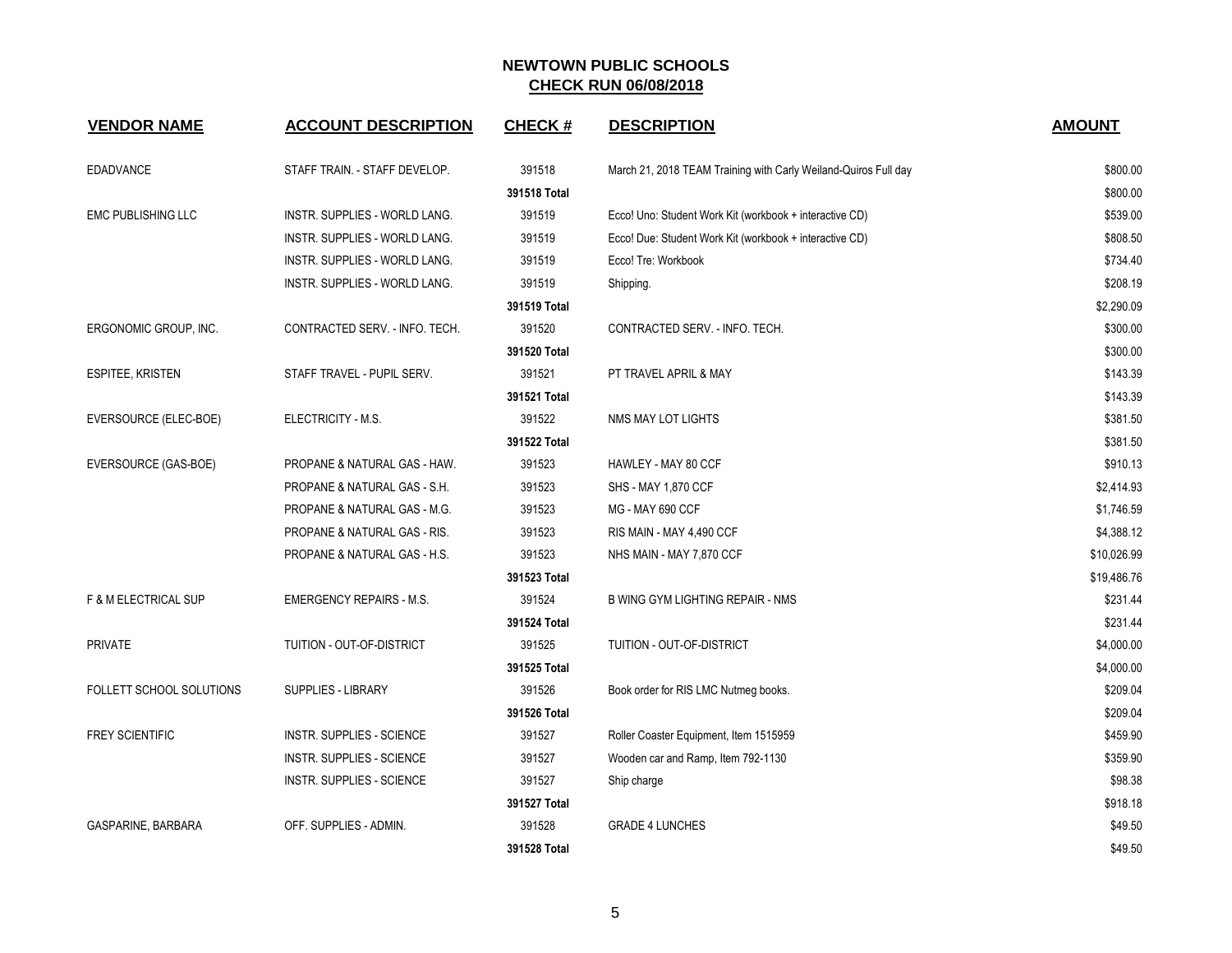| <b>VENDOR NAME</b>                   | <b>ACCOUNT DESCRIPTION</b>           | <b>CHECK#</b> | <b>DESCRIPTION</b>                                              | <b>AMOUNT</b> |
|--------------------------------------|--------------------------------------|---------------|-----------------------------------------------------------------|---------------|
| <b>GENGRAS CENTER SCHOOL</b>         | TUITION - OUT-OF-DISTRICT            | 391529        | TUITION - OUT-OF-DISTRICT                                       | \$3,445.00    |
|                                      | TUITION - OUT-OF-DISTRICT            | 391529        | TUITION - OUT-OF-DISTRICT                                       | \$5,965.00    |
|                                      | TUITION - OUT-OF-DISTRICT            | 391529        | TUITION - OUT-OF-DISTRICT                                       | \$8,485.00    |
|                                      | TUITION - OUT-OF-DISTRICT            | 391529        | TUITION - OUT-OF-DISTRICT                                       | \$925.00      |
|                                      |                                      | 391529 Total  |                                                                 | \$18,820.00   |
| <b>GLOBAL INDUSTRIAL</b>             | OFF. SUPPLIES - ADMIN.               | 391530        | Replacement Chair for Guard Station, Item 277514 per attached   | \$279.76      |
|                                      | OFF. SUPPLIES - ADMIN.               | 391530        | Shipping                                                        | \$19.95       |
|                                      |                                      | 391530 Total  |                                                                 | \$299.71      |
| <b>GOPHER</b>                        | <b>INSTR. SUPPLIES - P.E.</b>        | 391531        | FLEECE BALL- FLAG BELT SYSTEM- SHILED SPEED CONTROL BALLS       | \$1,023.60    |
|                                      | <b>INSTR. SUPPLIES - P.E.</b>        | 391531        | FLEECE BALL- FLAG BELT SYSTEM- SHILED SPEED CONTROL BALLS       | (\$33.57)     |
|                                      |                                      | 391531 Total  |                                                                 | \$990.03      |
| <b>GRAINGER</b>                      | <b>B&amp;G SUPPLIES - MAINT.</b>     | 391532        | 4X6 OUTDOOR USA FLAGS - MAINT SUPPLIES                          | \$129.06      |
|                                      | B. & G. REPAIRS - H.S.               | 391532        | <b>CULINARY ROOM REPAIR - NHS</b>                               | \$267.12      |
| <b>GRAINGER</b>                      | B. & G. REPAIRS - M.S.               | 391532        | EXHAUST FAN REPAIR PARTS - NMS                                  | \$258.12      |
|                                      |                                      | 391532 Total  |                                                                 | \$654.30      |
| HALL, EUGENE                         | <b>INSTR. SUPPLIES - MATH</b>        | 391533        | FLASH CARDS FOR AP CALCULUS                                     | \$37.98       |
|                                      |                                      | 391533 Total  |                                                                 | \$37.98       |
| HOLBERG, CYNTHIA                     | STAFF TRAVEL - CLASSROOM             | 391534        | TRAVEL TO CONF FOR CHOIRMASTERS                                 | \$42.00       |
|                                      |                                      | 391534 Total  |                                                                 | \$42.00       |
| <b>INTERSTATE &amp; LAKELAND LUM</b> | B. & G. REPAIRS - H.S.               | 391535        | GUARD SHACK FLOOR REPAIR - NHS                                  | \$160.10      |
|                                      |                                      | 391535 Total  |                                                                 | \$160.10      |
| JUNE, KELLIE                         | STAFF TRAVEL - INFO. TECH.           | 391536        | <b>TRAVEL FOR TRAINING</b>                                      | \$18.51       |
|                                      |                                      | 391536 Total  |                                                                 | \$18.51       |
| KAM COM TECH INC                     | REPAIRS - INFO. TECH.                | 391537        | Dell ChromeBook 3380 ST# H5HQMJ2 LCD Screen/Digitizer/LCD/Bezel | \$358.00      |
|                                      |                                      | 391537 Total  |                                                                 | \$358.00      |
| KAMCO SUPPLY CORP OF NEW             | <b>B&amp;G SUPPLIES - MAINT.</b>     | 391538        | SUPPLIES FOR ACOUSTICAL CEILING INSTALL - NMS                   | \$1,049.05    |
|                                      |                                      | 391538 Total  |                                                                 | \$1,049.05    |
| KUROSKI, THOMAS M.                   | <b>INSTR. SUPPLIES - SCIENCE</b>     | 391539        | <b>ANATOMY TRIP - MAY</b>                                       | \$53.76       |
|                                      |                                      | 391539 Total  |                                                                 | \$53.76       |
| MASON W.B. INC.                      | <b>B&amp;G SUPPLIES - ADMIN.</b>     | 391540        | COFFEE / WATER CUPS - MAINT DEPT.                               | \$25.57       |
|                                      | <b>INSTR. SUPPLIES - WORLD LANG.</b> | 391540        | World Language department supplies: Ruled index cards           | \$68.70       |
|                                      | INSTR. SUPPLIES - SP. ED. PREK-8     | 391540        | supplies BCBA                                                   | \$156.66      |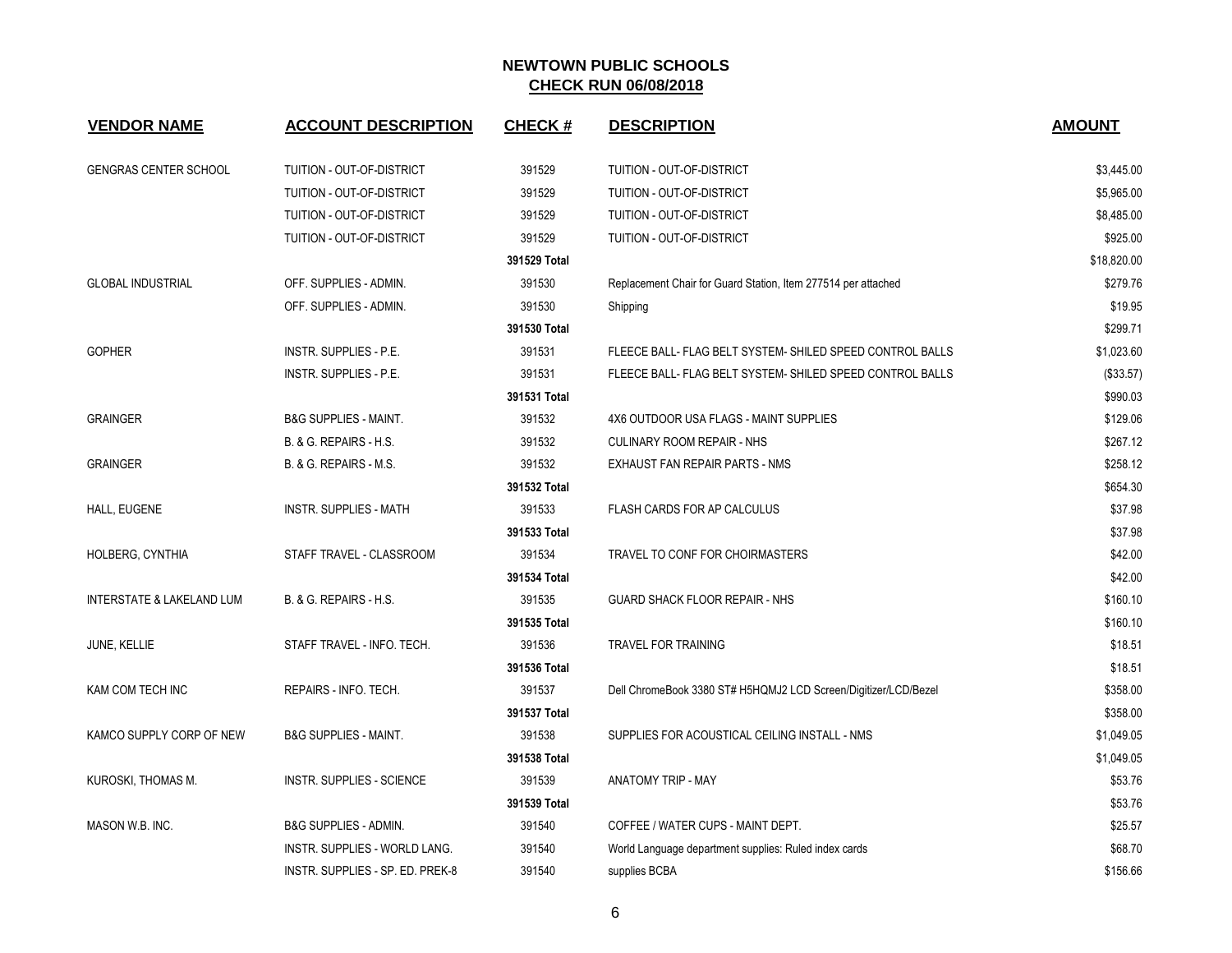| <b>VENDOR NAME</b>         | <b>ACCOUNT DESCRIPTION</b>           | <b>CHECK#</b> | <b>DESCRIPTION</b>                                                    | <b>AMOUNT</b> |
|----------------------------|--------------------------------------|---------------|-----------------------------------------------------------------------|---------------|
| MASON W.B. INC.            | INSTR. SUPPLIES - CLASSROOM          | 391540        | Ast supplies, see attached, planners, sanitizer, no shipping          | \$421.78      |
|                            | OTHER SUPPLIES - CONT. ED.           | 391540        | WBM 2100 COPY PAPER -CASE                                             | \$124.35      |
|                            | OTHER SUPPLIES - CONT. ED.           | 391540        | MMM 560 VAD4PK POS IT SELF STICK EASEL PADS                           | \$90.53       |
|                            |                                      | 391540 Total  |                                                                       | \$887.59      |
| MEYER WILLIAM B.INC.       | OFF. SUPPLIES - PUPIL SERV.          | 391541        | STORAGE SPEC ED RECORDS                                               | \$83.30       |
|                            |                                      | 391541 Total  |                                                                       | \$83.30       |
| MIGNONE, APRIL             | <b>ACTIVITIES SALARIES</b>           | 391542        | <b>TEACHER APPRECIATION</b>                                           | \$68.27       |
|                            |                                      | 391542 Total  |                                                                       | \$68.27       |
| <b>MITCHELL</b>            | FUEL FOR VEHICLES - TRANS.           | 391543        | PROPANE FOR BUSES                                                     | \$1,428.00    |
|                            |                                      | 391543 Total  |                                                                       | \$1,428.00    |
| <b>MORRETTI, CHRIS</b>     | INSTR. SUPPLIES - CLASSROOM          | 391544        | KINDERGARTEN ORIENTATION                                              | \$53.12       |
|                            |                                      | 391544 Total  |                                                                       | \$53.12       |
| MORSE & CO, E.A.           | <b>REPAIRS - CUSTODIAL</b>           | 391545        | RIDER SCRUBBER REPAIR - NMS                                           | \$4,265.97    |
|                            | <b>REPAIRS - CUSTODIAL</b>           | 391545        | <b>CUSTODIAL MACHINE REPAIRS - RIS</b>                                | \$330.10      |
|                            | <b>REPAIRS - CUSTODIAL</b>           | 391545        | <b>CUSTODIAL MACHINE REPAIRS - HOM</b>                                | \$479.67      |
|                            | <b>B&amp;G SUPPLIES - CUSTODIAL</b>  | 391545        | NABC / CLEAN BY PEROXY - CUST SUPPLIES                                | \$3,198.96    |
|                            |                                      | 391545 Total  |                                                                       | \$8,274.70    |
| MULLEN, SHAWN              | CONTRACTED SERV. - C.W.E.            | 391546        | <b>GH SUPPLIES</b>                                                    | \$298.13      |
|                            |                                      | 391546 Total  |                                                                       | \$298.13      |
| <b>NAESP</b>               | MEMBERSHIPS - ADMIN.                 | 391547        | Annual Membership - Kathy Gombos                                      | \$235.00      |
|                            |                                      | 391547 Total  |                                                                       | \$235.00      |
| NEWTOWN BOARD OF EDU       | <b>MEDICAL INS. PREMIUMS</b>         | 391548        | <b>LONG TERM DISABILITY</b>                                           | \$2,216.85    |
|                            | <b>ADMINISTRATION FEES</b>           | 391548        | <b>COBRA ADMIN FEE</b>                                                | \$300.00      |
|                            | <b>ADMINISTRATION FEES</b>           | 391548        | RETIREE ADMIN FEES                                                    | \$205.00      |
|                            | LIFE INSURANCE                       | 391548        | AD&D PREMIUM                                                          | \$1,191.46    |
|                            | LIFE INSURANCE                       | 391548        | LIFE PREMIUM                                                          | \$5,975.30    |
|                            |                                      | 391548 Total  |                                                                       | \$9,888.61    |
| NEWTOWN FOOD SERVICES      | OFF. SUPPLIES - ADMIN.               | 391549        | For Professional Development refreshments throughout the school year. | \$20.00       |
|                            |                                      | 391549 Total  |                                                                       | \$20.00       |
| <b>NEWTOWN HIGH SCHOOL</b> | <b>VOCATIONAL PLACEMENT STIPENDS</b> | 391550        | STIPENDS FOR TRANSITION STUDENTS                                      | \$2,000.00    |
|                            |                                      | 391550 Total  |                                                                       | \$2,000.00    |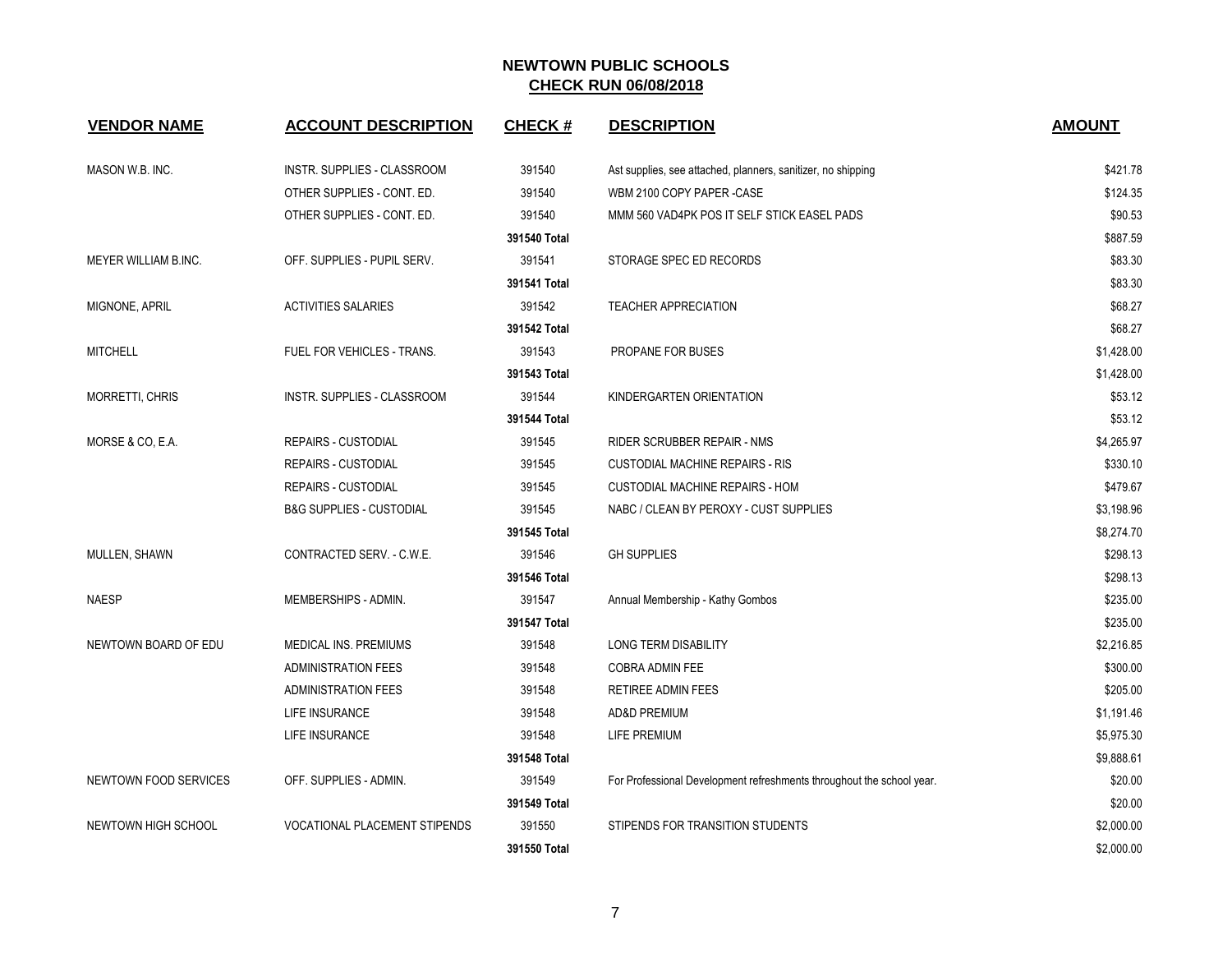| <b>VENDOR NAME</b>        | <b>ACCOUNT DESCRIPTION</b>       | <b>CHECK#</b> | <b>DESCRIPTION</b>                                                               | <b>AMOUNT</b> |
|---------------------------|----------------------------------|---------------|----------------------------------------------------------------------------------|---------------|
| NEWTOWN YOUTH AND FAMILY  | CONTRACTED SERV. - CLASSRM       | 391551        | 2017-18 HOMEWORK CLUB M/S & RIS                                                  | \$5,000.00    |
|                           |                                  | 391551 Total  |                                                                                  | \$5,000.00    |
| ON-SITE SHREDDING         | CONTRACTED SERV. - CLASSRM       | 391552        | Monthly Shredding Services                                                       | \$35.00       |
|                           |                                  | 391552 Total  |                                                                                  | \$35.00       |
| ORIENTAL TRADING CO       | INSTR. SUPPLIES - SOC. STUDIES   | 391553        | Stress balls/incentives for student social emotional development. Free shipping. | \$135.00      |
|                           |                                  | 391553 Total  |                                                                                  | \$135.00      |
| PEMBROKE PUMPING SERVICES | EQUIP RENTAL - SPORTS            | 391554        | PORT O POTTY RENTAL                                                              | \$360.00      |
|                           |                                  | 391554 Total  |                                                                                  | \$360.00      |
| PERKINS SCHOOL FOR THE BL | TUITION - OUT-OF-DISTRICT        | 391555        | TUITION - OUT-OF-DISTRICT                                                        | \$25,342.90   |
|                           |                                  | 391555 Total  |                                                                                  | \$25,342.90   |
| PERUGINI, DONNA           | STAFF TRAVEL - CLASSROOM         | 391556        | MAY & JUNE TRAVEL TO HAWLEY                                                      | \$11.77       |
|                           |                                  | 391556 Total  |                                                                                  | \$11.77       |
| POELTL, MICHAEL           | <b>ACTIVITIES SALARIES</b>       | 391557        | <b>TEACHER APPRECIATION</b>                                                      | \$69.93       |
|                           |                                  | 391557 Total  |                                                                                  | \$69.93       |
| PONCIN, YANN MD           | PROF. SERV. - PSYCH/MED. EVAL.   | 391558        | PROF. SERV. - PSYCH/MED. EVAL.                                                   | \$2,000.00    |
|                           | PROF. SERV. - PSYCH/MED. EVAL.   | 391558        | PROF. SERV. - PSYCH/MED. EVAL.                                                   | \$2,000.00    |
|                           |                                  | 391558 Total  |                                                                                  | \$4,000.00    |
| PROJECT LEAD THE WAY      | INSTR. SUPPLIES - CLASSROOM      | 391559        | Items for Project Lead The Way per attached list. Free shipping                  | \$442.25      |
| PROJECT LEAD THE WAY      | INSTR. SUPPLIES - CLASSROOM      | 391559        | Items for Project Lead The Way per attached list. Free shipping                  | \$425.00      |
|                           |                                  | 391559 Total  |                                                                                  | \$867.25      |
| RADACHOWSKY, JENNIFER     | STAFF TRAVEL - PUPIL SERV.       | 391560        | PT TRAVEL - MAY                                                                  | \$40.66       |
|                           |                                  | 391560 Total  |                                                                                  | \$40.66       |
| REALLY GOOD STUFF INC.    | <b>INSTR. SUPPLIES - MATH</b>    | 391561        | Privacy shield storage Item 160709                                               | \$110.96      |
|                           | <b>INSTR. SUPPLIES - MATH</b>    | 391561        | Item 154388 Privacy shields, assorted colors                                     | \$265.52      |
|                           |                                  | 391561 Total  |                                                                                  | \$376.48      |
| RUSSELL, CHRISTINE        | SUPPLIES - LIBRARY               | 391562        | HAWLEY LIBRARY BOOK SUPPLIES                                                     | \$233.43      |
|                           |                                  | 391562 Total  |                                                                                  | \$233.43      |
| SCHOOL OUTFITTERS LLC     | INSTR. SUPPLIES - ENGLISH        | 391563        | NOR 1AH1048-SO Mesh Back Task Chair w/Tilt & Arms Black                          | \$239.64      |
|                           | <b>INSTR. SUPPLIES - ENGLISH</b> | 391563        | Shipping & Handling Qoute # QUO1962008 valid through 6/23/18                     | \$34.99       |
|                           |                                  | 391563 Total  |                                                                                  | \$274.63      |
| <b>SCHOOL SPECIALTY</b>   | OFF. SUPPLIES - ADMIN.           | 391564        | White board arrows, 677044                                                       | \$280.68      |
|                           | OFF. SUPPLIES - ADMIN.           | 391564        | Electric sharpner, 1439529, no shipping                                          | \$46.89       |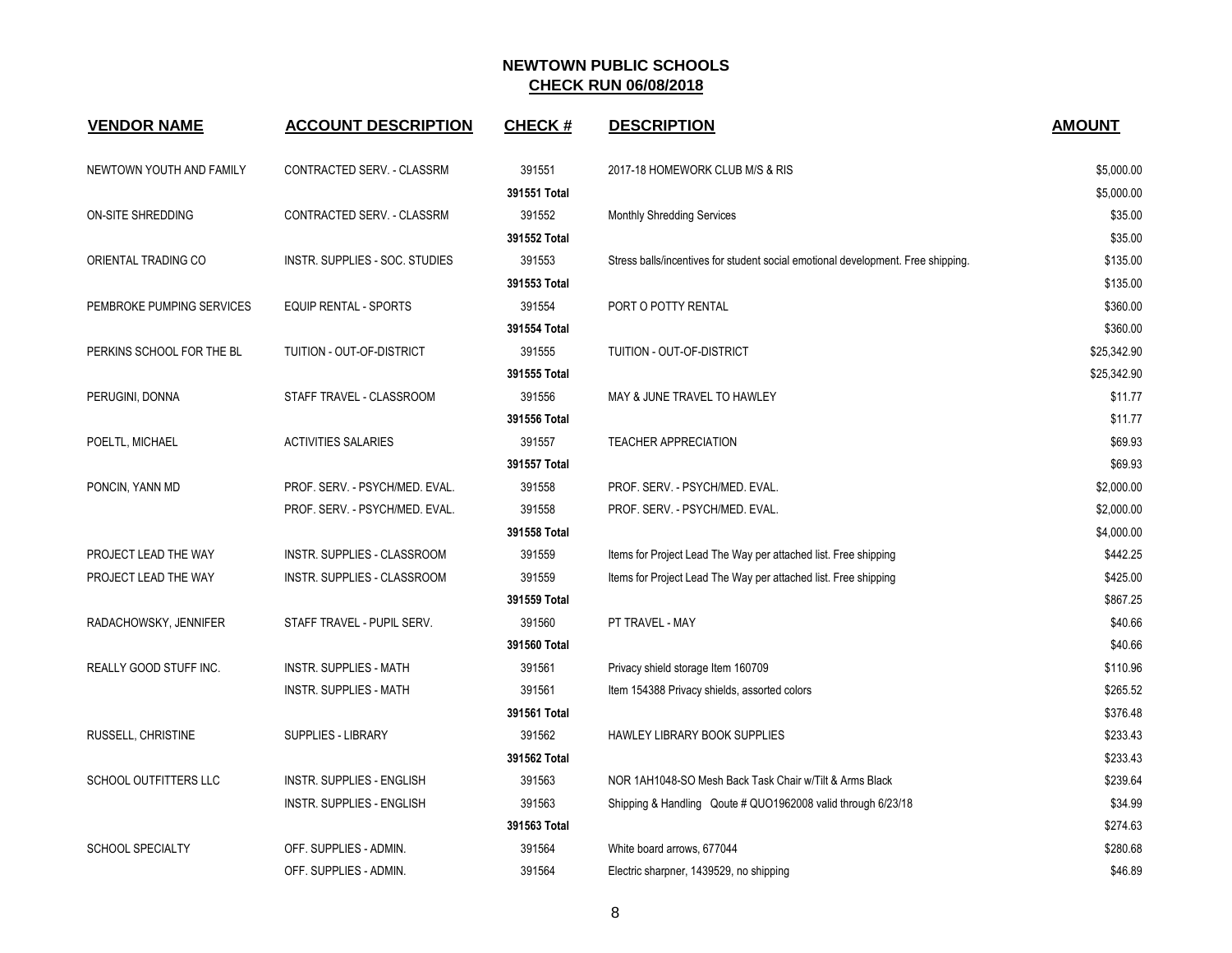| <b>VENDOR NAME</b>      | <b>ACCOUNT DESCRIPTION</b>       | <b>CHECK#</b> | <b>DESCRIPTION</b>                                                                       | <b>AMOUNT</b> |
|-------------------------|----------------------------------|---------------|------------------------------------------------------------------------------------------|---------------|
| <b>SCHOOL SPECIALTY</b> | <b>INSTR. SUPPLIES - MUSIC</b>   | 391564        | Student Headphones/Computer Lab                                                          | \$142.50      |
|                         |                                  | 391564 Total  |                                                                                          | \$470.07      |
| SHANAHAN, GINA          | INSTR. SUPPLIES - CLASSROOM      | 391565        | <b>LIVE CRICKETS</b>                                                                     | \$9.58        |
|                         |                                  | 391565 Total  |                                                                                          | \$9.58        |
| SHIPMAN & GOODWIN LLP   | PROF. SERV. - SP. ED. LEGAL      | 391566        | LEGAL SERVICES THROUGH 4/30/18                                                           | \$4,387.50    |
|                         | PROF. SERV. - SUPER.             | 391566        | LEGAL SERVICES THROUGH 4/30/18                                                           | \$10,585.00   |
|                         |                                  | 391566 Total  |                                                                                          | \$14,972.50   |
| SKOLAS, CAROL           | <b>INSTR. SUPPLIES - ART</b>     | 391567        | <b>ART SUPPLIES</b>                                                                      | \$13.57       |
|                         |                                  | 391567 Total  |                                                                                          | \$13.57       |
| SOUTHBURY PRINTING C    | OFF. SUPPLIES - ADMIN.           | 391568        | 500 Business Cards TN                                                                    | \$70.29       |
|                         | OFF. SUPPLIES - ADMIN.           | 391568        | 500 Business Cards KG                                                                    | \$70.29       |
|                         |                                  | 391568 Total  |                                                                                          | \$140.58      |
| <b>SUPPLYWORKS</b>      | <b>B&amp;G SUPPLIES - MAINT.</b> | 391569        | PLUMBING SHOP SUPPLIES - MAINT SUPPLIES                                                  | \$2,660.69    |
|                         |                                  | 391569 Total  |                                                                                          | \$2,660.69    |
| TEACH4MASTERY           | INSTR. SUPPLIES - CLASSROOM      | 391570        | Math workbooks & instructional manuel, see attached                                      | \$710.00      |
|                         | INSTR. SUPPLIES - CLASSROOM      | 391570        | shipping                                                                                 | \$65.00       |
|                         |                                  | 391570 Total  |                                                                                          | \$775.00      |
| TEACHER SYNERGY, LLC    | <b>INSTR. SUPPLIES - MATH</b>    | 391571        | All Things Geometry unit plans and activities with 695+ pages of instructional materials | \$425.00      |
|                         | <b>INSTR. SUPPLIES - MATH</b>    | 391571        | Processing fee.                                                                          | \$2.99        |
|                         |                                  | 391571 Total  |                                                                                          | \$427.99      |
| TFD UNLIMITED LLC       | INSTR. SUPPLIES - COMPUTER ED.   | 391572        | Earbuds for student use, Black                                                           | \$385.00      |
|                         |                                  | 391572 Total  |                                                                                          | \$385.00      |
| THOESAN, IAN            | <b>INSTR. SUPPLIES - SPORTS</b>  | 391573        | 2 DZ BASEBALLS                                                                           | \$171.00      |
|                         |                                  | 391573 Total  |                                                                                          | \$171.00      |
| TOM'S SERVICE LLC       | <b>REPAIRS - CAFETERIA</b>       | 391574        | <b>REPAIR FOR WARMER</b>                                                                 | \$129.85      |
|                         | REPAIRS - CAFETERIA              | 391574        | RIS - TOP C OVEN REPAIR                                                                  | \$458.50      |
|                         |                                  | 391574 Total  |                                                                                          | \$588.35      |
| <b>TORRCO</b>           | <b>B&amp;G SUPPLIES - MAINT.</b> | 391575        | 6 INCH CAP - PLUMBING SUPPLIES                                                           | \$35.58       |
|                         | <b>B&amp;G SUPPLIES - MAINT.</b> | 391575        | 6 INCH CAP - PLUMBING SUPPLIES                                                           | \$101.45      |
|                         |                                  | 391575 Total  |                                                                                          | \$137.03      |
| TRI-LIFT INC.           | <b>B&amp;G CONTRACTED SERV.</b>  | 391576        | WAREHOUSE FORKLIFT INSPECTION - QTRLY                                                    | \$105.00      |
|                         |                                  | 391576 Total  |                                                                                          | \$105.00      |